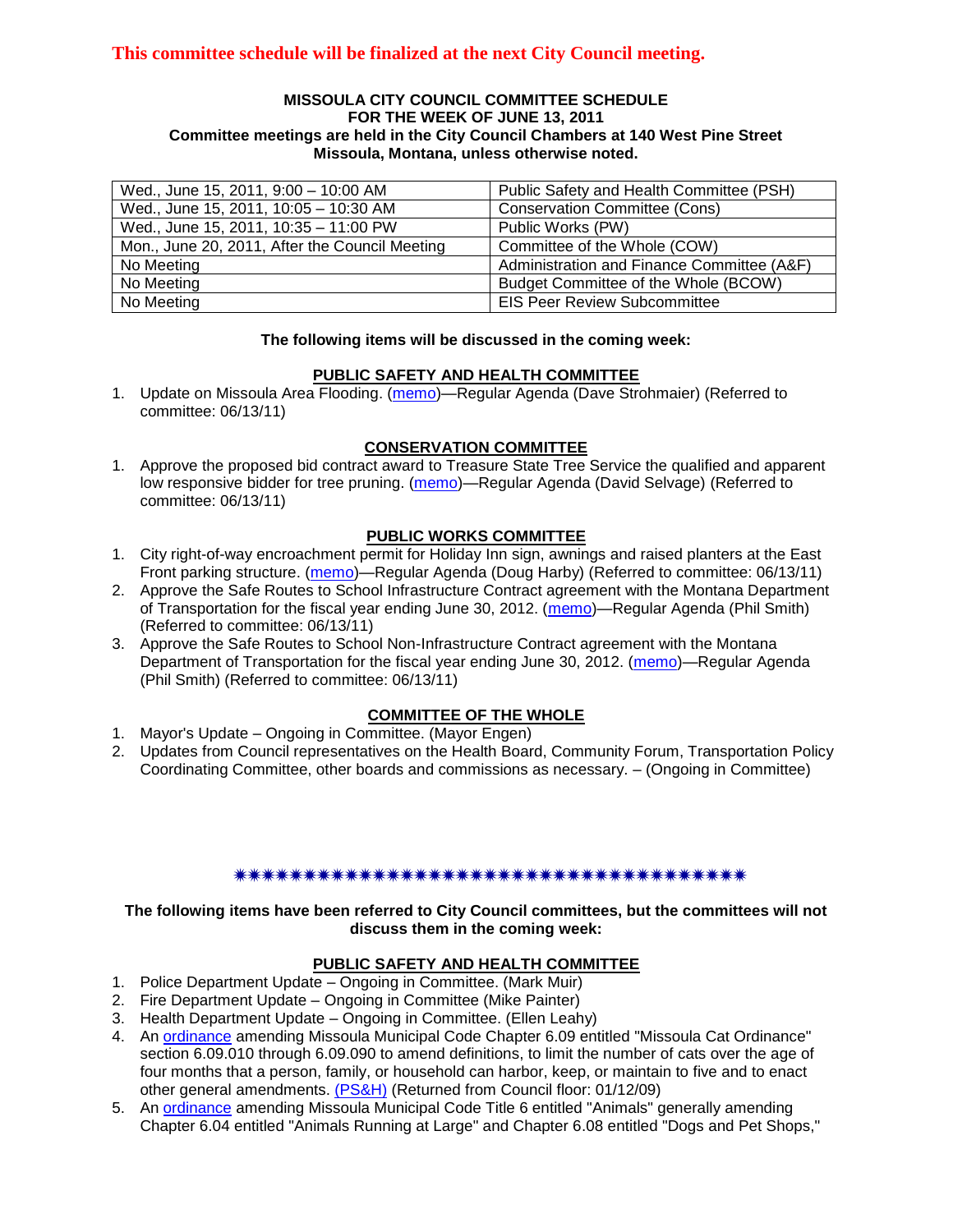increasing the fee when an animal is impounded and establishing a fee for a boarding kennel license. [\(PS&H\)](ftp://ftp.ci.missoula.mt.us/Packets/Council/2008/2008-12-15/081210psh.pdf) (Returned from Council floor: 01/12/09)

### **CONSERVATION COMMITTEE**

- 1. Update from Greenhouse Gas Energy Conservation Team. [\(memo\)](http://www.ci.missoula.mt.us/DocumentView.aspx?DID=5945)—Regular Agenda (Ben Schmidt and Marilyn Marler) (Referred to committee: 04/11/11)
- 2. Discuss the city's strategy to complete a boundary survey of Greenough Park. [\(memo\)](http://www.ci.missoula.mt.us/DocumentView.aspx?DID=5875)—Regular Agenda (Dave Strohmaier) (Referred to committee: 04/04/11)
- 3. Information on Trail Projects [\(memo\)](http://www.ci.missoula.mt.us/DocumentView.aspx?DID=4477).—Regular Agenda (Marilyn Marler) (Referred to committee: 08/23/2010)
- 4. Update on the University's efforts to install or utilize biomass fuel to generate energy on campus. [\(memo\)](http://www.ci.missoula.mt.us/DocumentView.aspx?DID=6268)—Regular Agenda (Dick Haines) (Referred to committee: 04/25/11)

### **PLAT, ANNEXATION & ZONING COMMITTEE**

- 1. Annexation. (see separate list at City Clerk's Office for pending annexations) (Ongoing in Committee)
- 2. Request to rezone the property legally described as Lot 3 of Scott Street Lots Subdivision, located in Section 16, T13N, R19W, P.M.M. form D (Industrial) to I-1 (Light Industrial), based on the finding of fact and conclusions of law. (PAZ [05/21/08\)](ftp://ftp.ci.missoula.mt.us/Packets/Council/2008/2008-06-02/080521paz.pdf) (Returned from Council floor: 6/2/08)
- 3. Ongoing discussion of City planning issues with members of the Planning Board.—Regular Agenda (Bob Jaffe) (Referred to committee: 3/20/06)
- 4. Resolution repealing resolution No. 7404 and declaring the annexation of Lots 53 and 54 Dinsmore's Orchard Homes No. 5 null and void. [\(memo\)](http://www.ci.missoula.mt.us/DocumentView.aspx?DID=5349)—Regular Agenda (Jessica Miller) (Referred to committee: 01/10/11)
- 5. Resolution to annex and incorporate within the boundaries a certain parcel of land described as Linda Vista 12<sup>th</sup> Supplement, and zone the property Miller Creek View addition planned unit development with the underlying zoning of R-215 residential in the city all located in Section 13, Township 12 North, Range 20 West, P.M.M. [\(memo\)](http://www.ci.missoula.mt.us/DocumentView.aspx?DID=5992)—Regular Agenda (Jessica Miller) (Referred to committee: 04/11/11)
- 6. Request for a Conditional Use for 2404 39<sup>th</sup> Street Birth Center. [\(memo\)](http://www.ci.missoula.mt.us/DocumentView.aspx?DID=6544)—Regular Agenda (Janet Rhoades) (Referred to committee: 06/06/11)
- 7. An [ordinance](http://www.ci.missoula.mt.us/DocumentView.aspx?DID=6463) to rezone property located at  $1500\,39<sup>th</sup>$  Street. The property is currently zoned RM1-35 (Residential, 43 multi-dwellings per acre) and RT2.7 (Residential, 16 dwellings per acre) and if approved the property will be zoned to B1-1 (Neighborhood Business) and RM1.5 (Residential, 29 multi-dwellings per acre). [\(Memo\)](http://www.ci.missoula.mt.us/DocumentView.aspx?DID=6469) [\(PAZ\)](http://www.ci.missoula.mt.us/Archive.aspx?ADID=4010) (Returned from Council floor: 06/06/2011)

### **ADMINISTRATION AND FINANCE COMMITTEE**

- 1. Approve claims. (Ongoing) (Consent Agenda)
- 2. Approve journal vouchers. (Ongoing) (Consent Agenda)
- 3. Approve budget transfers. (Ongoing) (Consent Agenda)
- 4. An ordinance amending the municipal code as it relates to bike licensing.  $(A\&F)$  (Returned from council floor: 12/15/08)
- 5. Implications of establishing maintenance districts. [\(memo\)](ftp://ftp.ci.missoula.mt.us/Packets/Council/2009/2009-05-11/Referrals/MaintenanceDistricts.pdf) Regular Agenda (Bob Jaffe) (Referred to committee: 05/11/09)
- 6. Clarify position of council member who also serves on the board of a non-profit agency that has dealings with the city. [\(memo\)](http://www.ci.missoula.mt.us/DocumentView.aspx?DID=1840) – Regular Agenda (Ed Childers) (Referred to committee: 07/20/2009)
- 7. Review the FY 2011-15 capital improvement projects (CIP). [\(memo\)](http://www.ci.missoula.mt.us/DocumentView.aspx?DID=3522) Regular Agenda (Brentt Ramharter) (Referred to committee: 04/19/2010)
- 8. Amend Council rules to change the Council's regular meeting schedule to two meetings per month [\(memo\)](http://www.ci.missoula.mt.us/DocumentView.aspx?DID=4027).—Regular Agenda (Marty Rehbein) (Referred to committee: 06/07/10)
- 9. Discuss the disposition of surplus city property. [\(memo\)](http://www.ci.missoula.mt.us/DocumentView.aspx?DID=4862)—Regular Agenda (John Newman) (Referred to committee: 10/25/10)
- 10. Amend the FY 2010 budget to appropriate expenditures that were not identified in the original budget. [\(memo\)](http://www.ci.missoula.mt.us/DocumentView.aspx?DID=4883)—Regular Agenda (Brentt Ramharter) (Referred to committee: 11/01/2010)
- 11. Discuss outstanding third-party contracts. [\(memo\)](http://www.ci.missoula.mt.us/DocumentView.aspx?DID=4956)—Regular Agenda (Lyn Hellegaard) (Referred to committee: 11/08/10)
- 12. Review the city's current policy for charging the public for various city-produced documents [\(memo\)](http://www.ci.missoula.mt.us/DocumentView.aspx?DID=5143) Regular Agenda (Dave Strohmaier) (Referred to committee: 12/06/10)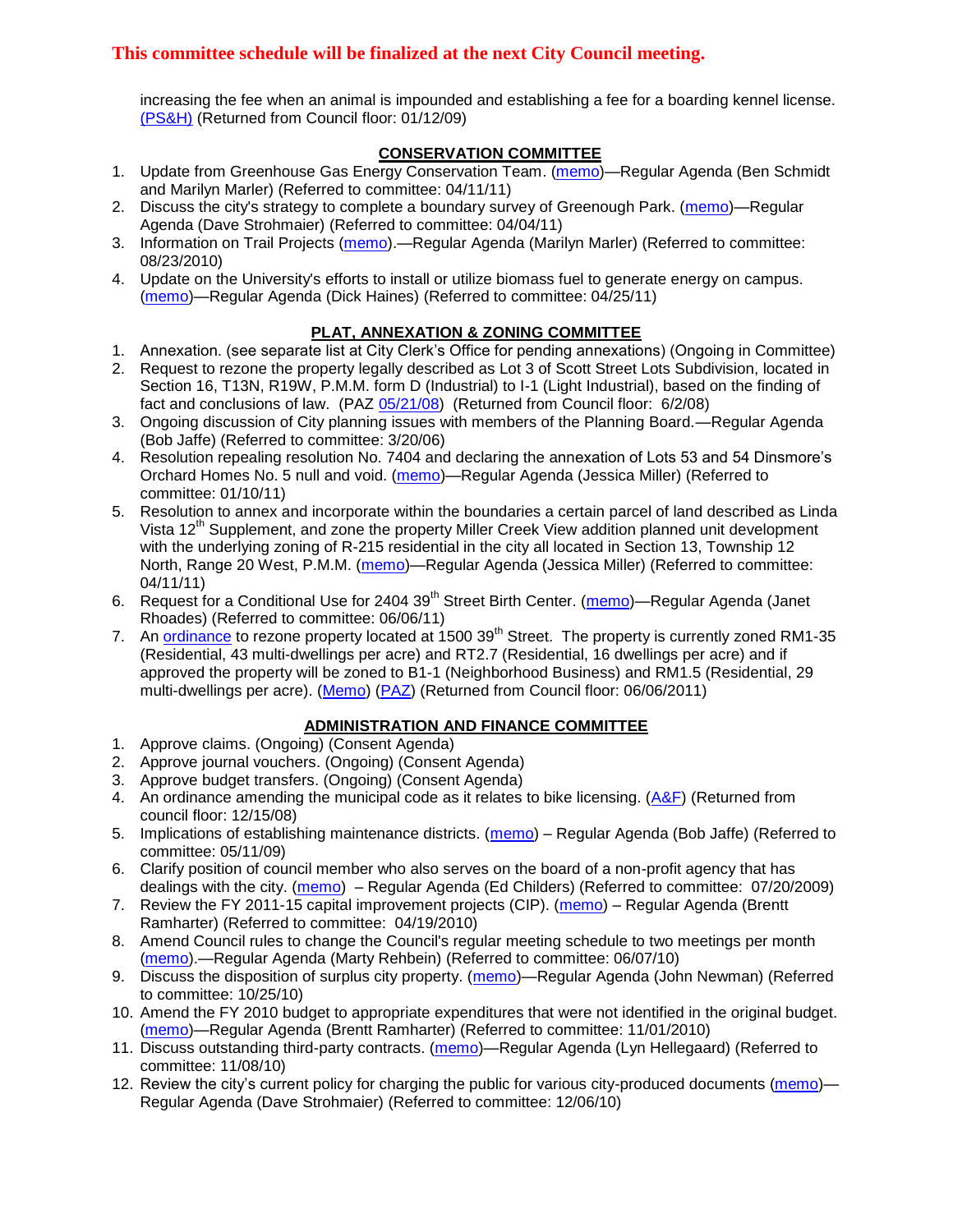- 13. Confirm the reappointment of Mark Muir to the Impact Fee Advisory Committee completing a term commencing December 1, 2010 and ending November 30, 2014. (Returned from Council floor: 11/1/10)
- 14. Review Missoula's insurance experience, particularly work comp; propose improvements if warranted. [\(memo\)](http://www.ci.missoula.mt.us/DocumentView.aspx?DID=6381)—Regular Agenda (Ed Childers) (Referred to committee: 05/09/11)
- 15. Mayor's presentation of the FY 2012 Capital Improvement Program (CIP). [\(memo\)](http://www.ci.missoula.mt.us/DocumentView.aspx?DID=5789)—Regular Agenda (Brentt Ramharter) (Referred to committee: 03/21/11)

### **PUBLIC WORKS COMMITTEE**

- 1. Consider the sizes of grease interceptors for the restaurant industry [\(memo\)](ftp://ftp.ci.missoula.mt.us/Packets/Council/2008/2008-04-21/Referrals/Industrial_waste_restaurants.pdf).—Regular Agenda (Stacy Rye and Bob Jaffe) (Referred to committee: 04/21/08)
- 2. Review infrastructure conditions at the locations of serious and fatal traffic accidents: 2007-2009 [\(memo\)](http://www.ci.missoula.mt.us/DocumentView.aspx?DID=3031).—Regular Agenda (Jason Wiener) (Referred to committee: 01/25/10)
- 3. T4 America partner support [\(memo\)](http://www.ci.missoula.mt.us/DocumentView.aspx?DID=4452) Regular Agenda (Stacy Rye) (Referred to committee: 08/16/10)
- 4. Presentation from Public Works staff regarding proposed process for finding contractors and awarding bids for reconstruction of Russell Street. [\(memo\)](http://www.ci.missoula.mt.us/DocumentView.aspx?DID=5042)—Regular Agenda (Bob Jaffe) (Referred to committee: 11/15/2010)
- 5. Resolution to change the speed limit on Reserve Street between Brooks and 39<sup>th</sup> Street. [\(memo\)](http://www.ci.missoula.mt.us/DocumentView.aspx?DID=5418) Regular Agenda (Wayne Gravatt) (Referred to committee: 01/24/11)
- 6. Confirm the reappointments of Carol Williams and Theresa Cox to the Missoula Parking Commission for a term commencing May 1, 2011 and ending April 30, 2015. [\(memo\)](http://www.ci.missoula.mt.us/DocumentView.aspx?DID=5727)—Regular Agenda (Mayor Engen) (Referred to committee: 03/14/11)
- 7. Consider an ordinance and emergency ordinance of the Missoula City Council amending Missoula Municipal Code Chapter 3.18 entitled Sewer Connection Expense Relief Loan Program. [\(memo\)](http://www.ci.missoula.mt.us/DocumentView.aspx?DID=6161)— Regular Agenda (Kevin Slovarp) (Referred to committee: 04/18/11)
- 8. Approve the installation of an indoor shooting range at 1010 North Avenue per MMC 9-62.040. [\(memo\)](http://www.ci.missoula.mt.us/DocumentView.aspx?DID=6173)—Regular Agenda (Doug Harby) (Referred to committee: 04/18/11)
- 9. Update from the Parking Commission. [\(memo\)](http://www.ci.missoula.mt.us/DocumentView.aspx?DID=5666)[\(Parking Fines\)](http://www.ci.missoula.mt.us/DocumentView.aspx?DID=5802) [\(Policy Review\)](http://www.ci.missoula.mt.us/DocumentView.aspx?DID=5799) [\(Ltr: Iowa\)](http://www.ci.missoula.mt.us/DocumentView.aspx?DID=5803) [\(Ltr:](http://www.ci.missoula.mt.us/DocumentView.aspx?DID=5804)  [Henslely\)](http://www.ci.missoula.mt.us/DocumentView.aspx?DID=5804) [\(Draft Parking Ordinance\)](http://www.ci.missoula.mt.us/DocumentView.aspx?DID=6057)—Regular Agenda (Bob Jaffe) (Referred to committee: 03/07/11)
- 10. Approve the agreement for consultant services with Eli & Associates, Inc. on Project 10-034 England Boulevard right turn lane improvements. [\(memo\)](http://www.ci.missoula.mt.us/DocumentView.aspx?DID=6419) - Regular Agenda (Kevin Slovarp) (Referred to committee 05/16/2011)
- 11. Approve the Accela automation contract with the State of Montana for service costs, annual maintenance, licenses and server hosting, and the statement of work outlining the implementation of services. [\(memo\)](http://www.ci.missoula.mt.us/DocumentView.aspx?DID=6588)—Regular Agenda (Dan Jordan) (Referred to committee: 06/13/11)

## **COMMITTEE OF THE WHOLE**

- 1. Joint meeting of the Mayor, City Council and County Commission; a facilitated quarterly OPG review as directed in the [Interlocal Agreement](ftp://ftp.ci.missoula.mt.us/Documents/Mayor/OPG/Adopted-ILA-2005.pdf) (Agenda)—Ongoing (Mayor Engen)
- 2. Joint meeting between the Missoula City Council and the Missoula County Public Schools' Board of Trustees [\(memo\)](ftp://ftp.ci.missoula.mt.us/Packets/Council/2007/2007-09-17/Referrals/Council_School_Board_referral.pdf).—Regular Agenda (Dave Strohmaier) (Referred to committee: 09/17/07)
- 3. Examination of Office Planning and Grants [\(memo\)](ftp://ftp.ci.missoula.mt.us/Packets/Council/2008/2008-09-08/Referrals/080825HendricksonOPGreferral.pdf)—Regular Agenda (Lyn Hellegaard) (Referred to committee: 09/08/08)
- 4. Administration and Council discuss legislative matters. [\(memo\)](http://www.ci.missoula.mt.us/DocumentView.aspx?DID=5433) [\(End of Session Review\)](http://www.ci.missoula.mt.us/DocumentView.aspx?DID=6504) [\(End of](http://www.ci.missoula.mt.us/DocumentView.aspx?DID=6505)  [Session Bill Status\)](http://www.ci.missoula.mt.us/DocumentView.aspx?DID=6505)—Regular Agenda (Ed Childers) (Referred to committee: 01/24/11)

## **BUDGET COMMITTEE OF THE WHOLE**

- 1. Mayor's presentation of the FY 2012 Budget. [\(memo\)](http://www.ci.missoula.mt.us/DocumentView.aspx?DID=5788)—Regular Agenda (Brentt Ramharter) (Referred to committee: 03/21/11)
- 2. Approve a resolution on the preliminary budget for FY 2012 inclusive of the FY 2012 capital improvement program. [\(memo\)](http://www.ci.missoula.mt.us/DocumentView.aspx?DID=6255)—Regular Agenda (Brentt Ramharter) (Referred to committee: 04/25/11)

## **ECONOMIC DEVELOPMENT SUBCOMMITTEE**

1. Discussion by Rosalie Sheehy Cates, executive director of the Montana Community Development Corporation (MCDC) on business opportunities in Missoula.—Regular Agenda (Don Nicholson) (Referred to committee: 05/08/06)